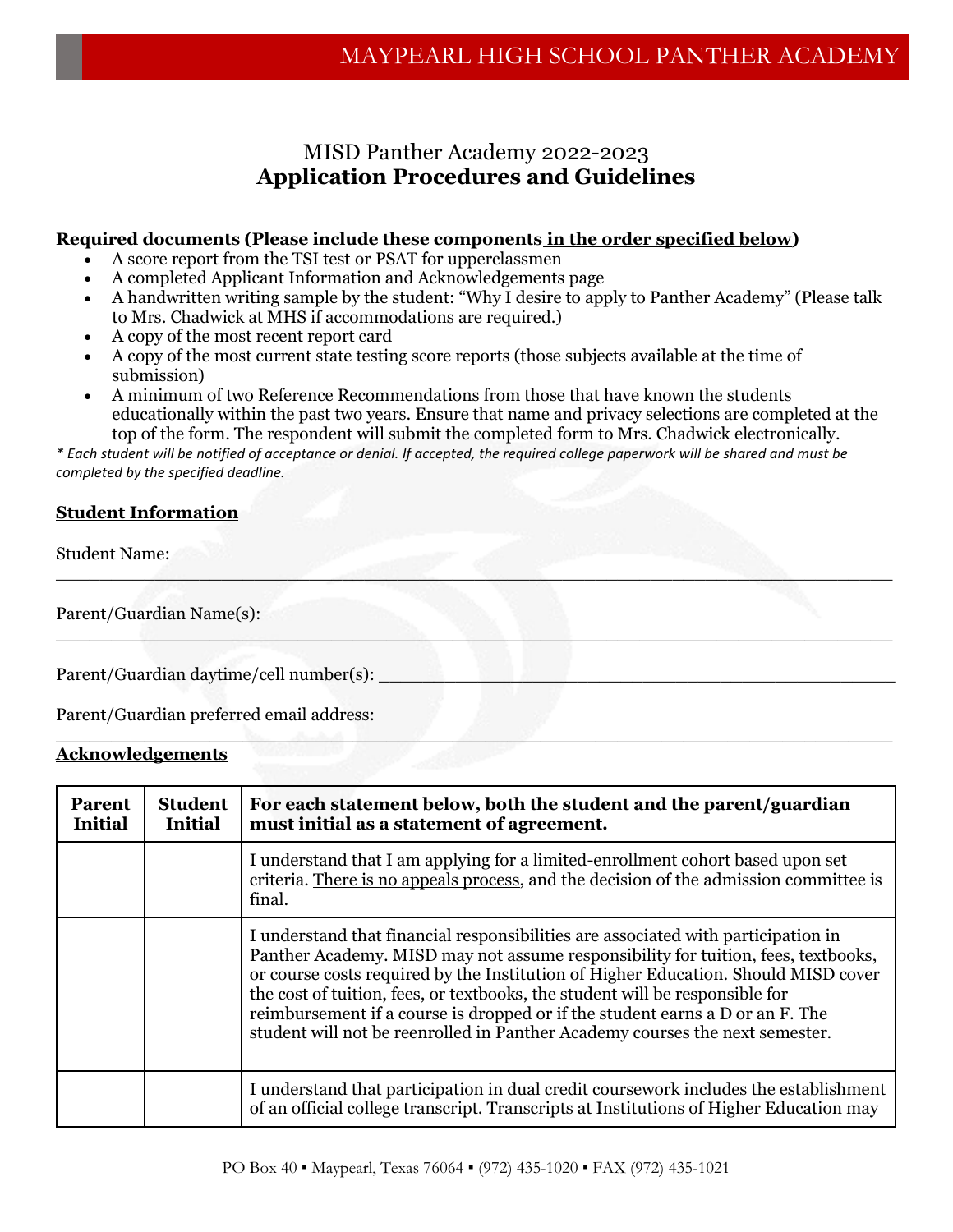# MAYPEARL HIGH SCHOOL PANTHER ACADEMY

|  | only be altered according to that Institution's policies and procedures. MISD will not<br>make grade change requests on a student's behalf.                                                                                                                                                                                                                                                                                                                                                                                                                                              |
|--|------------------------------------------------------------------------------------------------------------------------------------------------------------------------------------------------------------------------------------------------------------------------------------------------------------------------------------------------------------------------------------------------------------------------------------------------------------------------------------------------------------------------------------------------------------------------------------------|
|  | I understand that a student may be removed from Panther Academy for reasons<br>including, but not limited to, inappropriate conduct, failure to maintain necessary<br>grades, or low attendance. I understand that admittance is based upon maintaining<br>an A-B average, and if I do not earn an A or B in my dual credit courses, I will be<br>removed from the program for a term no less than one semester.                                                                                                                                                                         |
|  | I agree to adhere (student) and support (parent) the MISD Student Code of<br>Conduct, in addition to those of the Institution of Higher Education. This includes<br>Acceptable Use Policies for technology, behavior standards, and academic integrity.<br>Students engaging in scholastic dishonesty will be subject to penalties administered<br>by the Institution. Scholastic dishonesty includes, but is not limited to, cheating,<br>plagiarism, and collusion on assignments or examinations. Please refer to the<br>college's policies and practices for additional information. |
|  | I understand that payment of tuition does not guarantee credit at Institutions of<br>Higher Education. Students must earn grades and credit according to the policies of<br>the Institution.                                                                                                                                                                                                                                                                                                                                                                                             |
|  | I understand that as a partner in student success, MISD reserves the right to limit<br>the number of dual credit courses a student is approved to take during the school<br>year and during the summers according to the parameters of the Texas<br>Administrative Code and in the best interest of the student.                                                                                                                                                                                                                                                                         |
|  | I understand that transferability of course credit is Institution-specific, and<br>therefore I agree to work closely under the advisement of MISD and Navarro while<br>working on the Associate's Degree through Navarro. However, should plans for a<br>major area of study change, or a later Institution of enrollment change, there is the<br>possibility of a loss of transferability or applicability of credit earned.                                                                                                                                                            |
|  | (Parent/Guardian only) As a parent, I agree to model appropriate behavior for my<br>student in my interactions with the Institute of Higher Education. I will abide by the<br>Institutions' procedures for directing questions, communication with staff members,<br>and financial transactions.                                                                                                                                                                                                                                                                                         |
|  | (Student only) As a student, I agree to maintain a strong work ethic and integrity in<br>my work. I also understand the importance of asking for assistance in a timely<br>manner, and seeking guidance where necessary. I agree to adhere to the policies and<br>procedures of MISD as well as the Institution of Higher Education.                                                                                                                                                                                                                                                     |

| Parent/Guardian Signature | Date |  |  |
|---------------------------|------|--|--|
| <b>Student Signature</b>  | Date |  |  |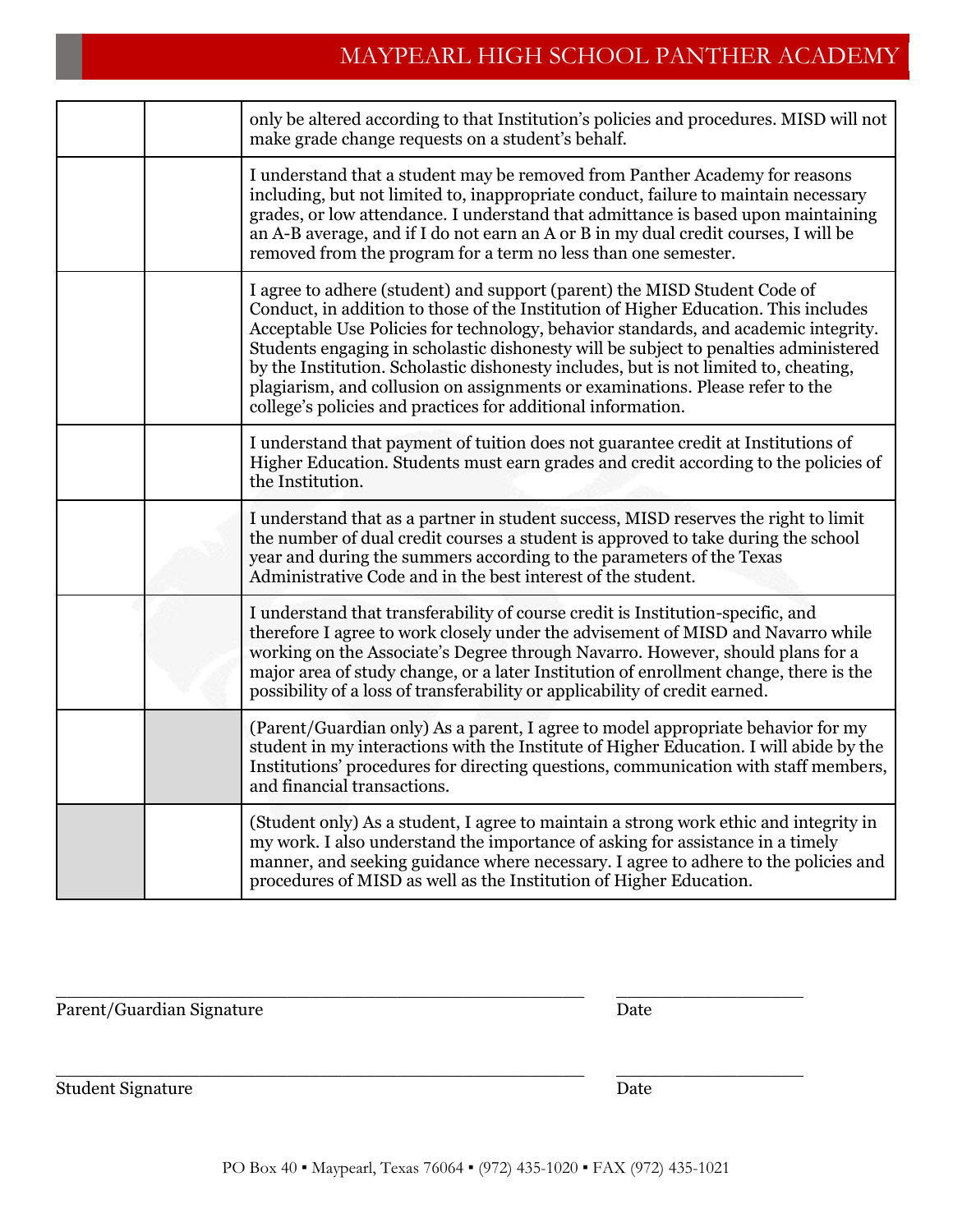# MAYPEARL HIGH SCHOOL PANTHER ACADEMY

### MISD Panther Academy 2022-2023 **Reference Recommendation Form**

is applying for admission into Panther Academy at Maypearl High School. This program is designed to allow select cohorts of students to earn an Associate's Degree in high school. The admission committee will send an electronic recommendation form to the designated contacts listed below.

Applicant's statement: I am aware that under the Congressional Family Educational Rights and Privacy Act of 1974, (Sec. 438 (a) (20) (B) C (c), I am not required to, but that I may voluntarily waive my right to access confidential letters and statements of recommendation submitted to Maypearl ISD in support of my student's application to the Panther Academy program. I further understand that under the provision of the Family Educational Rights and Privacy Act, an applicant not chosen for the program, regardless of whether such applicant has signed a waiver, has no right to inspect any of the admission application materials accumulated in his/her case. The signing of this waiver shall not be regarded as a condition for admission to the Panther Academy program.

I hereby ( ) **do** ( ) **do not** waive my right of access to any and all letters or statements of recommendation, which may be submitted by MISD staff in connection with my application to the Panther Academy program.

|                                                                                                                                                                                                                                     | Date: $\frac{1}{\sqrt{1-\frac{1}{2}} \cdot \frac{1}{2}}$ |
|-------------------------------------------------------------------------------------------------------------------------------------------------------------------------------------------------------------------------------------|----------------------------------------------------------|
|                                                                                                                                                                                                                                     | Date: $\qquad \qquad$                                    |
|                                                                                                                                                                                                                                     |                                                          |
| <b>Reference Contact Information I</b>                                                                                                                                                                                              |                                                          |
| Teacher Name: 1988                                                                                                                                                                                                                  |                                                          |
| Teacher Position:                                                                                                                                                                                                                   |                                                          |
| Teacher Email: <u>Campbell</u> Communication of the Communication of the Communication of the Communication of the Communication of the Communication of the Communication of the Communication of the Communication of the Communi |                                                          |
| <b>Reference Contact Information II</b>                                                                                                                                                                                             |                                                          |
|                                                                                                                                                                                                                                     |                                                          |
|                                                                                                                                                                                                                                     |                                                          |
| Teacher Email: Value of the Contract of the Contract of the Contract of the Contract of the Contract of the Contract of the Contract of the Contract of the Contract of the Contract of the Contract of the Contract of the Co      |                                                          |